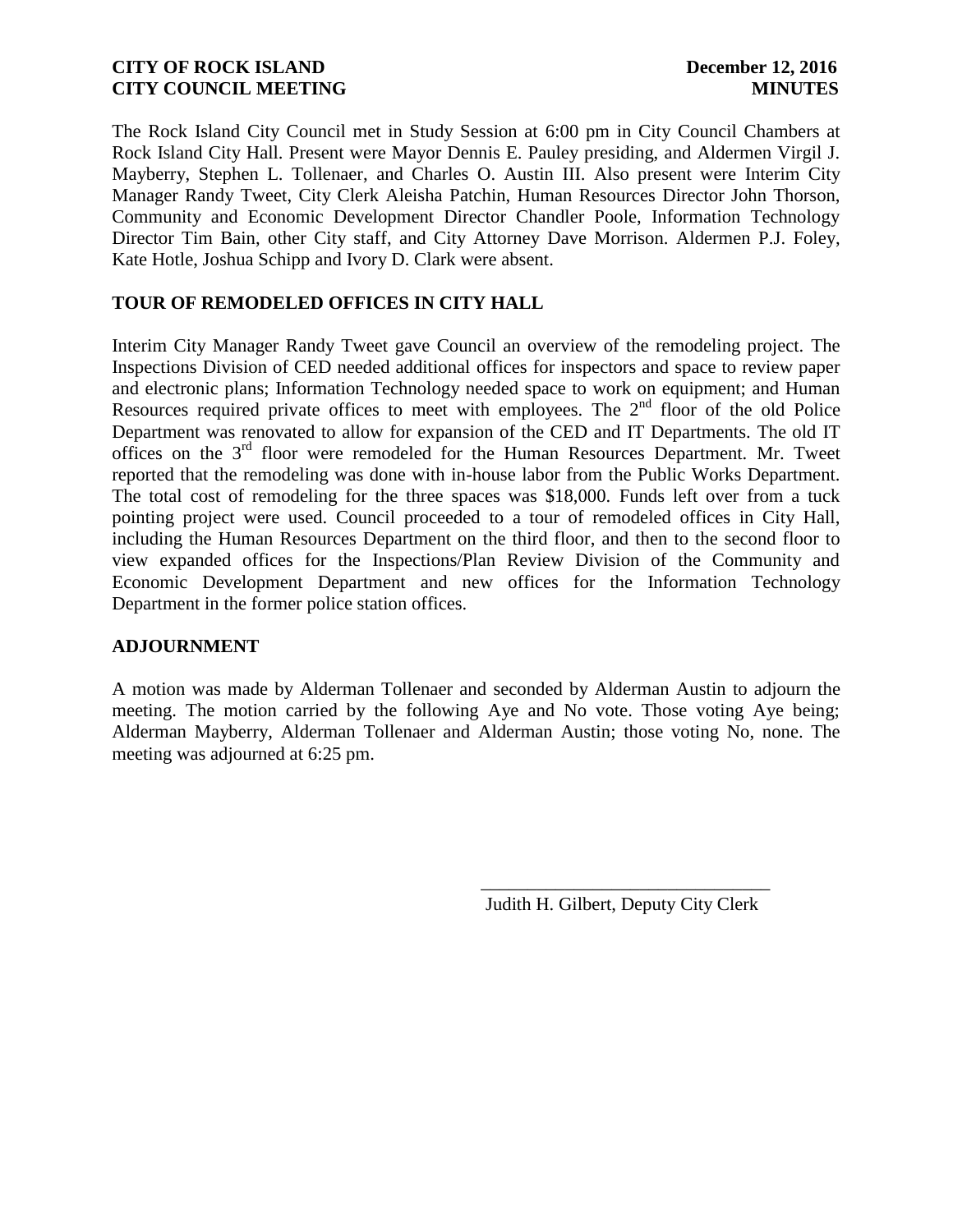Rock Island City Council met in regular session at 6:45 pm in Council Chambers of Rock Island City Hall. Present were Mayor Dennis E. Pauley presiding, and Aldermen Virgil J. Mayberry, P.J. Foley, Stephen L. Tollenaer, Kate Hotle, Joshua Schipp, Charles O. Austin III, and Ivory D. Clark. Also present were Interim City Manager Randy Tweet, City Clerk Aleisha Patchin and City Attorney Dave Morrison.

### Introductory Proceedings

Mayor Pauley called the meeting to order. He introduced Judith Gilbert, Deputy City Clerk, who will be taking over as City Clerk when City Clerk Aleisha Patchin retires on December 30.

Mayor Pauley led in the Pledge of Allegiance. Alderman Hotle gave the Invocation.

# Agenda Item #5 **Minutes of the meetings of November 21, 2016, November 28, 2016 and December 5, 2016.**

It was moved by Alderman Foley and seconded by Alderman Tollenaer to approve the Minutes of the meetings of November 21, 2016, November 28, 2016 and December 5, 2016 as printed. The motion carried by the following Aye and No vote; those voting Aye being; Alderman Mayberry, Alderman Foley, Alderman Tollenaer, Alderman Hotle, Alderman Schipp, Alderman Austin and Alderman Clark; those voting No, none.

Agenda Item #6 **Update Rock Island by Mayor Pauley.** 

City of Rock Island Website – The City of Rock Island as of December 1, 2016 has a new website design. These changes were to make updates to the existing platform and make the website more responsive to today's technology. For example, people will get the same content available to their search whether they are on a PC, laptop, tablet or smart phone.

New Recycling Center – The address of the new Drop-off Recycling Center for plastics and paper is located at 701  $2<sup>nd</sup>$  Street or east of the Municipal Services building. Facility is open 24 hours each day, including holidays.

Rock Island Parks & Recreation Gift Ideas – As you are pondering what to buy your loved ones, do not forget the Rock Island Fitness and Activity Center has gift cards available. With many special interests, sports and fitness classes, it is a great opportunity to try something new. Maybe they would like to play some rounds of golf at Highland Springs or Saukie Golf Courses, splash down a slide at Whitewater Junction next summer, or take a relaxing soak in the RIFAC hot tub. To learn more about what is available, please call (309) 732-7275.

Snow Routes - As we enter the winter season, please note that parking is not allowed on designated snow routes when two or more inches of snow has fallen until the snow has been removed. Snow routes are marked by street signage. Vehicles in violation of this ordinance will receive a \$35 parking ticket. Vehicles that remain in violation will be towed. In the event of snow, primary streets are plowed first and school areas are plowed second. Residential streets are plowed when the primary streets and school areas are complete.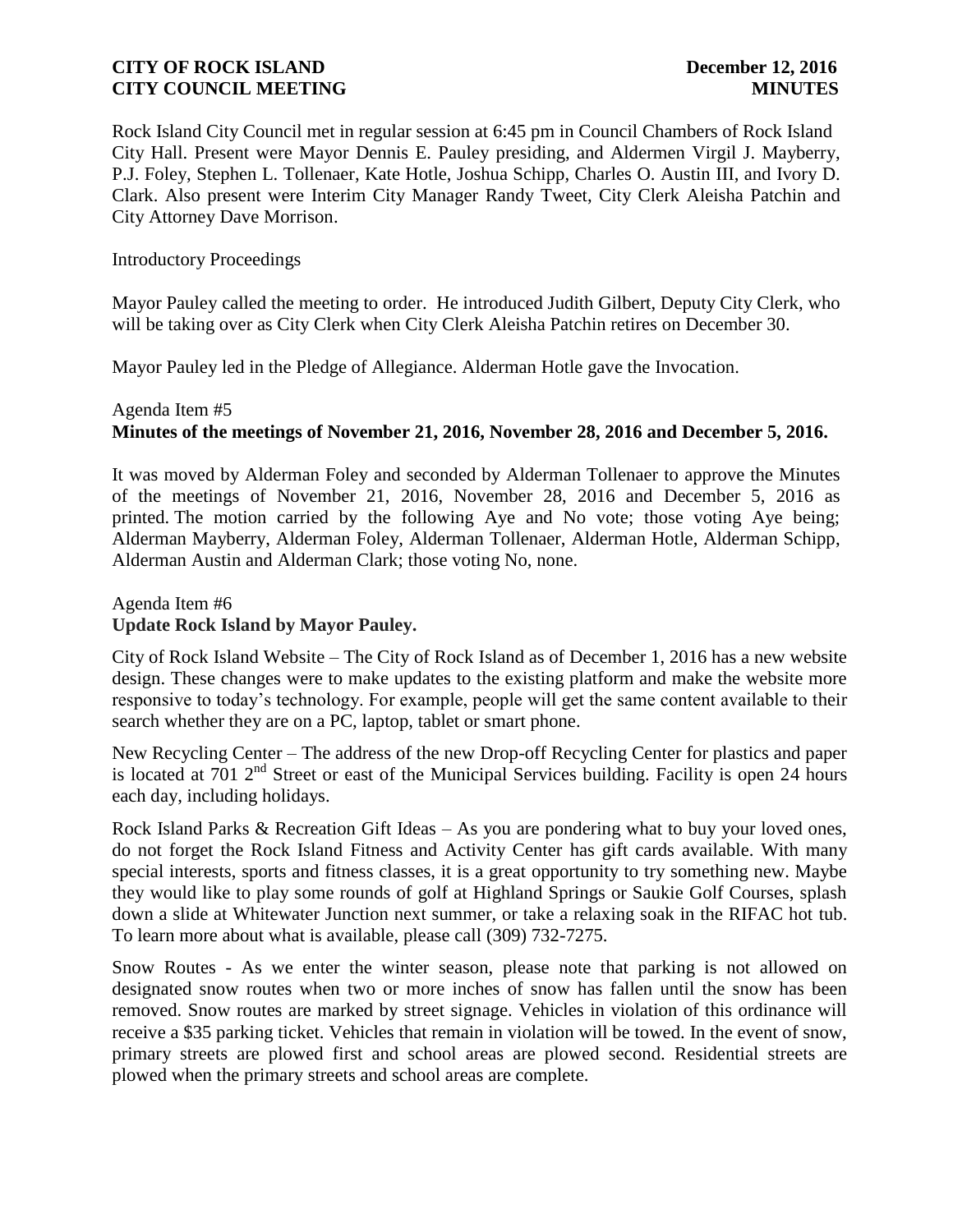Holiday Observance Schedule – In observance of the holidays, City Hall will be closed Friday, December 23; Monday, December 26; and Monday, January 2. The refuse schedule will be on normal schedule Monday through Thursday and the rest of the week one day late both the week of Christmas and New Years. The recycling will be on the normal schedule. The City of Rock Island wishes everyone a very happy and safe holiday season!

### Agenda Item #7

**Public Hearing on a request from Shawn Cirlos, owner of Spartan Pub, LLC, doing business as The Black Sheep for a waiver of the signature requirement to secure a liquor license at 1728 2nd Avenue.**

Mayor Pauley closed the regular meeting at 6:48 p.m. and opened the public hearing on a request from Shawn Cirlos, owner of Spartan Pub, LLC, doing business as The Black Sheep for a waiver of the signature requirement to secure a liquor license at  $1728 \, 2^{nd}$  Avenue.

Shawn Cirlos stepped forward. Mr. Cirlos informed Council that his business will be an arcade sports bar and Huckleberry's will provide and deliver food to The Black Sheep. He has owned Spartan Pub in Davenport for two years. Alderman Hotle stated that in her conversation with Mr. Cirlos he has agreed to close his establishment at 2 a.m. Alderman Austin inquired whether the Liquor Commissioner was satisfied with Mr. Cirlos' request. Mayor Pauley responded that Mr. Cirlos had met all of the requirements for a signature waiver. Alderman Foley commented the façade for his business in the Stern Center building will look nice on that corner and thanked Mr. Cirlos for investing in Rock Island.

Mayor Pauley inquired as to whether there was anyone who wished to speak in favor of the request. No one stepped forward.

Mayor Pauley then inquired as to whether there was anyone who wished to speak in opposition to the request. No one stepped forward.

With no persons present to speak in favor of or in opposition to the request, Mayor Pauley closed the Public Hearing and reconvened the regular meeting at 6:51 p.m.

It was moved by Alderman Hotle and seconded by Alderman Foley to recommend to the Mayor/Liquor Commissioner to waive the signature requirement as requested and approve the liquor license. The motion carried by the following Aye and No vote; those voting Aye being; Alderman Mayberry, Alderman Foley, Alderman Tollenaer, Alderman Hotle, Alderman Schipp, Alderman Austin and Alderman Clark; those voting No, none.

# Agenda Item #8 **Public Hearing regarding the Calendar Year 2017 Budget.**

Mayor Pauley closed the regular meeting at 6:52 p.m. and opened a Public Hearing on the Calendar Year 2017 Budget.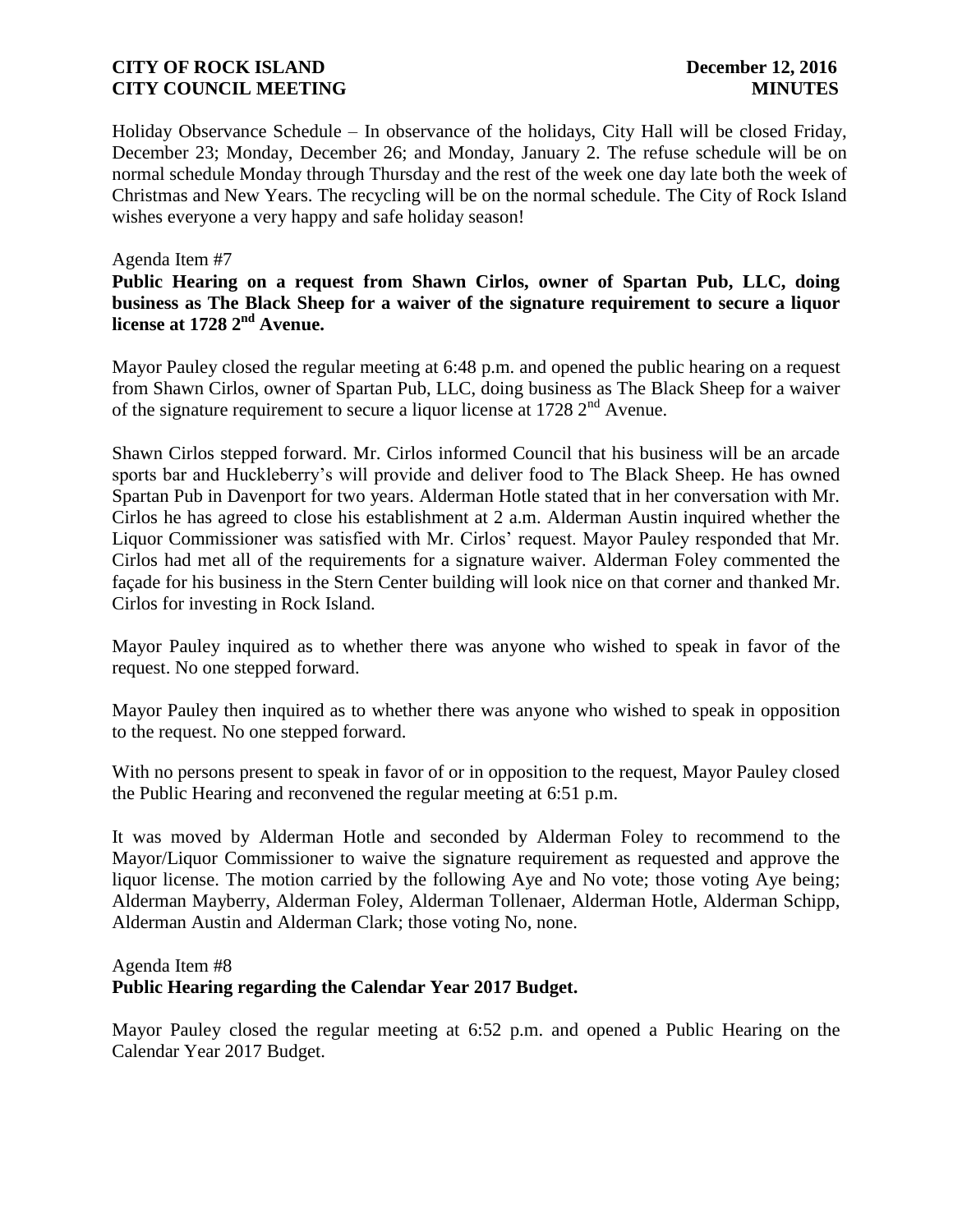Alderman Schipp stated the City's budget is a living document and commended the City for its transparency with the budget. He also thanked City staff for the exceptional job they did in putting together the 2017 budget. Alderman Hotle stated the budget was balanced and there would be no property tax increase. She is looking forward to the budget digest that the Finance Department will put together to make the budget easier to understand. The Finance Department will present the budget digest at public meetings for the citizens of Rock Island. Alderman Austin said the tax rate remains the same with slight increases in water, sewer, solid waste and curbside recycling, which according to his calculations amount to 30 cents per day for his home.

Mayor Pauley then closed the Public Hearing and reconvened the regular meeting at 6:56 p.m.

#### Agenda Item #9

### **An Ordinance providing for the levy, assessment and collection of taxes for the City of Rock Island for the fiscal year beginning January 1, 2016 through December 31, 2016.**

It was moved by Alderman Hotle and seconded by Alderman Schipp to consider, suspend the rules and pass the ordinance. The motion carried by the following Aye and No vote; those voting Aye being; Alderman Mayberry, Alderman Foley, Alderman Tollenaer, Alderman Hotle, Alderman Schipp, Alderman Austin and Alderman Clark; those voting No, none.

# Agenda Item #10 **An Ordinance adopting the budget for the fiscal year beginning January 1, 2017 and ending December 31, 2017.**

It was moved by Alderman Schipp and seconded by Alderman Hotle to consider, suspend the rules and pass the ordinance. The motion carried by the following Aye and No vote; those voting Aye being; Alderman Mayberry, Alderman Foley, Alderman Tollenaer, Alderman Hotle, Alderman Schipp, Alderman Austin and Alderman Clark; those voting No, none.

#### Agenda Item #11 **Tax Abatement Resolutions**

It was moved by Alderman Austin and seconded by Alderman Hotle to adopt the resolutions. The motion carried by the following Aye and No vote; those voting Aye being; Alderman Mayberry, Alderman Foley, Alderman Tollenaer, Alderman Hotle, Alderman Schipp, Alderman Austin and Alderman Clark; those voting No, none.

a. Resolution authorizing Tax Abatement in the amount of \$542,797.50, such funds to be provided from revenues of the Tax Increment Financing, Hydropower, Wastewater and Gaming funds to pay principal and interest on General Obligation Bonds, series 2008A and General Obligation Bonds, series 2008B.

b. Resolution authorizing Tax Abatement in the amount of \$265,200.00, such funds to be provided from revenues of the Downtown TIF fund to pay principal and interest on General Obligation Bonds, series 2008D.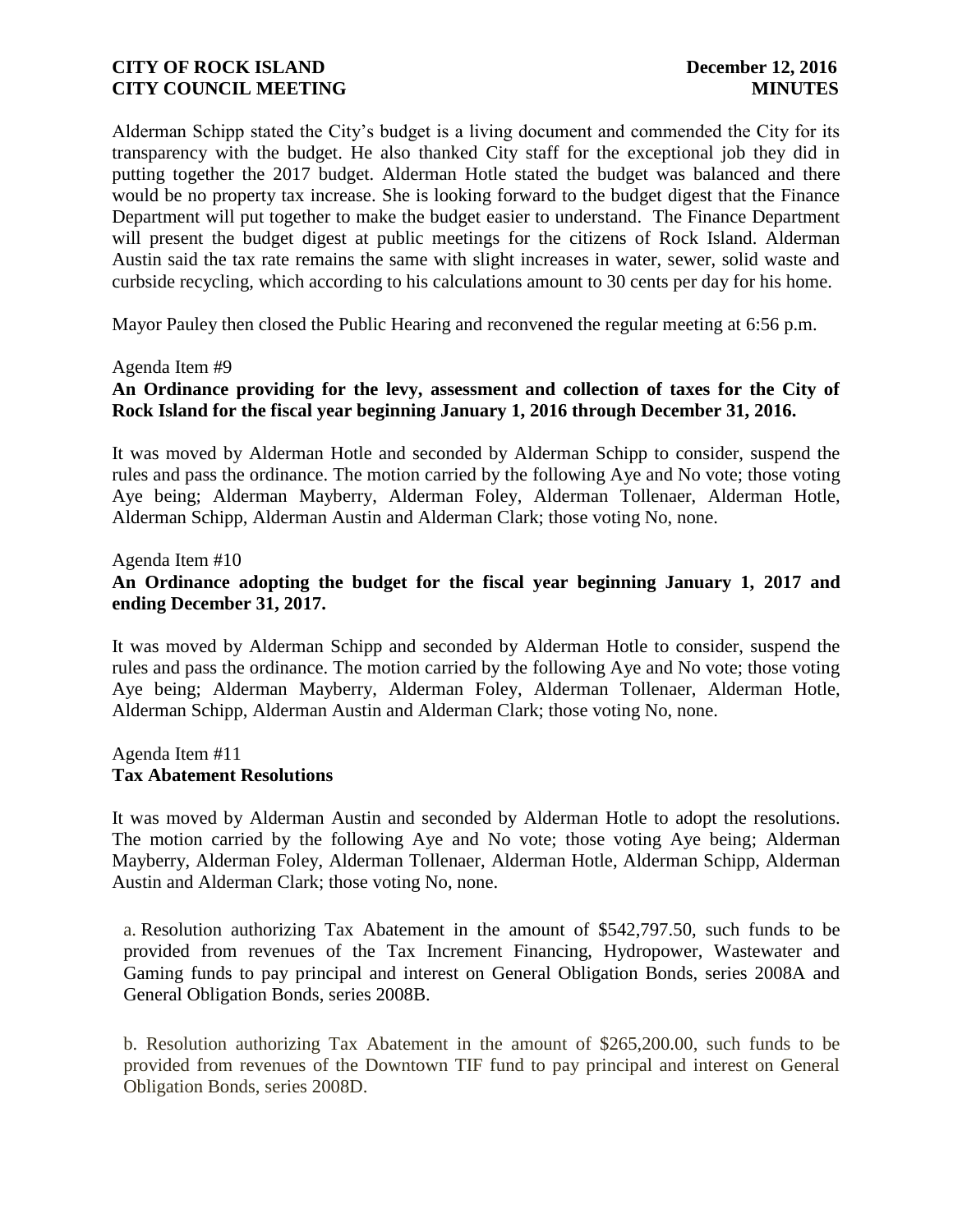c. Resolution authorizing Tax Abatement in the amount of \$49,536.67, such funds to be provided from revenues of the Hydropower fund to pay principal and interest on General Obligation Clean Renewable Energy Bonds, series 2008C.

d. Resolution authorizing Tax Abatement in the amount of \$865,400.00, such funds to be provided from revenues of the Public Benefits, Park and Recreation and Tax Increment Financing funds to pay principal and interest on General Obligation Bonds, series 2009A and General Obligation Bonds, series 2009B.

e. Resolution authorizing Tax Abatement in the amount of \$80,130.00, such funds to be provided from revenues of the Tax Increment Financing fund to pay principal and interest on Taxable General Obligation Bonds, series 2009C.

f. Resolution authorizing Tax Abatement in the amount of \$571,986.26, such funds to be provided from revenues of the Water fund and Wastewater fund to pay principal and interest on Taxable General Obligation Bonds, series 2010A BABs.

g. Resolution authorizing Tax Abatement in the amount of \$488,400.00, such funds to be provided from revenues of the Debt Services fund, Gaming and Water fund to pay principal and interest on General Obligation Bonds, series 2010B.

h. Resolution authorizing Tax Abatement in the amount of \$237,050.00, such funds to be provided from revenues of the Debt Service fund and Sewer fund to pay principal and interest on General Obligation Bonds, series 2011A.

i. Resolution authorizing Tax Abatement in the amount of \$316,587.52, such funds to be provided from revenues of the Debt Service fund, Gaming, Sunset Marina and Water funds to pay principal and interest on General Obligation Bonds, series 2012A.

j. Resolution authorizing Tax Abatement in the amount of \$743,118.76, such funds to be provided from revenues of the Debt Service fund and Gaming to pay principal and interest on General Obligation Bonds, series 2013A.

k. Resolution authorizing Tax Abatement in the amount of \$117,582.50, such funds to be provided from revenues of the Gaming fund to pay principal and interest on Taxable General Obligation Bonds, series 2013B.

l. Resolution authorizing Tax Abatement in the amount of \$668,762.50, such funds to be provided from revenues of Gaming to pay principal and interest on General Obligation Bonds, series 2014A.

m. Resolution authorizing Tax Abatement in the amount of \$501,463.50, such funds to be provided from revenues of Tax Increment Financing and Sales Tax to pay principal and interest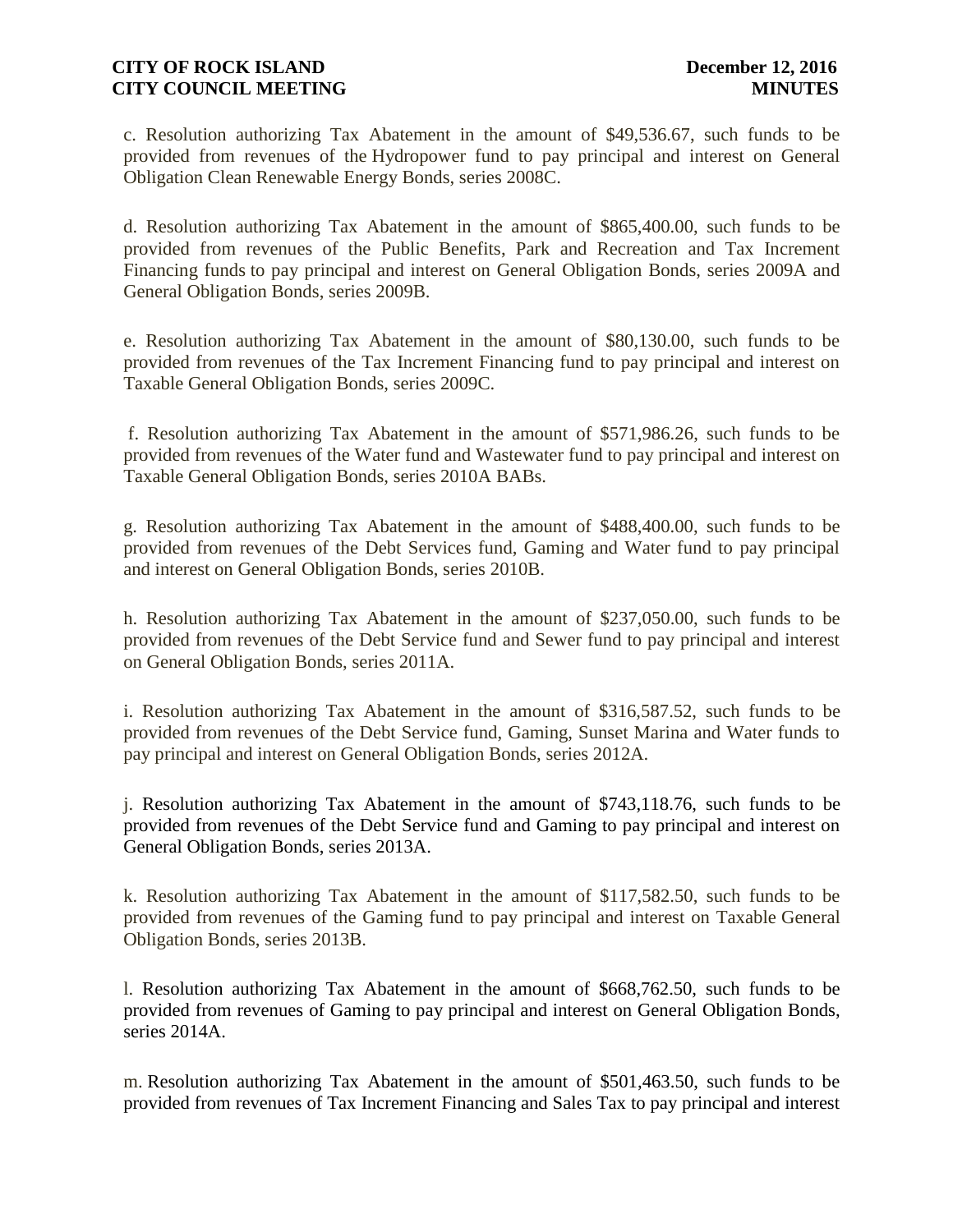on Taxable General Obligation Bonds, series 2014B.

n. Resolution authorizing Tax Abatement in the amount of \$535,412.50, such funds to be provided from revenues of the Debt Service fund and Gaming to pay principal and interest on Taxable General Obligation Bonds, series 2015A.

o. Resolution authorizing Tax Abatement in the amount of \$499,400.00, such funds to be provided from revenues of the Debt Service, Gaming and Sewer funds to pay principal and interest on General Obligation Refunding Bonds, series 2015B.

p. Resolution authorizing Tax Abatement in the amount of \$258,286.39, such funds to be provided from revenues of the Gaming fund to pay principal and interest on General Obligation Bonds, series 2016A.

q. Resolution authorizing Tax Abatement in the amount of \$82,926.91, such funds to be provided from revenues of Tax Increment Financing, Sales Tax and Gaming to pay principal and interest on General Obligation Bonds, series 2016C.

Agenda Item #12 **CLAIMS**

It was moved by Alderman Austin and seconded by Alderman Schipp to accept the following reports and authorize payments as recommended. The motion then carried by the following Aye and No vote; those voting Aye being; Alderman Mayberry, Alderman Foley, Alderman Tollenaer, Alderman Hotle, Alderman Schipp, Alderman Austin and Alderman Clark; those voting No, none.

a. Report from the Human Resources Department regarding payment in the amount of \$11,015.19 to Dave Morrison for legal services rendered for the month of November, 2016.

b. Report from the Public Works Department regarding payment #1 and final in the amount of \$456,732.10 to Gallagher Asphalt of Thornton, IL for services provided for the 2016 Hot In-Place Recycling Program project.

c. Report from the Public Works Department regarding payment #1 in the amount of \$81,947.00 to Valley Construction, Co. of Rock Island, IL for services provided for the GTI Wetland Mitigation project.

d. Report from the Public Works Department regarding payment #8 in the amount of \$64,764.00 to Greenspace Associates of Davenport, IA for services provided for the 2015/2016 Sod Replacement Program project.

e. Report from the Public Works Department regarding payment in the amount of \$24,500.00 to Miller Trucking & Excavating of Silvis, IL for emergency sewer repairs on the sewer systems at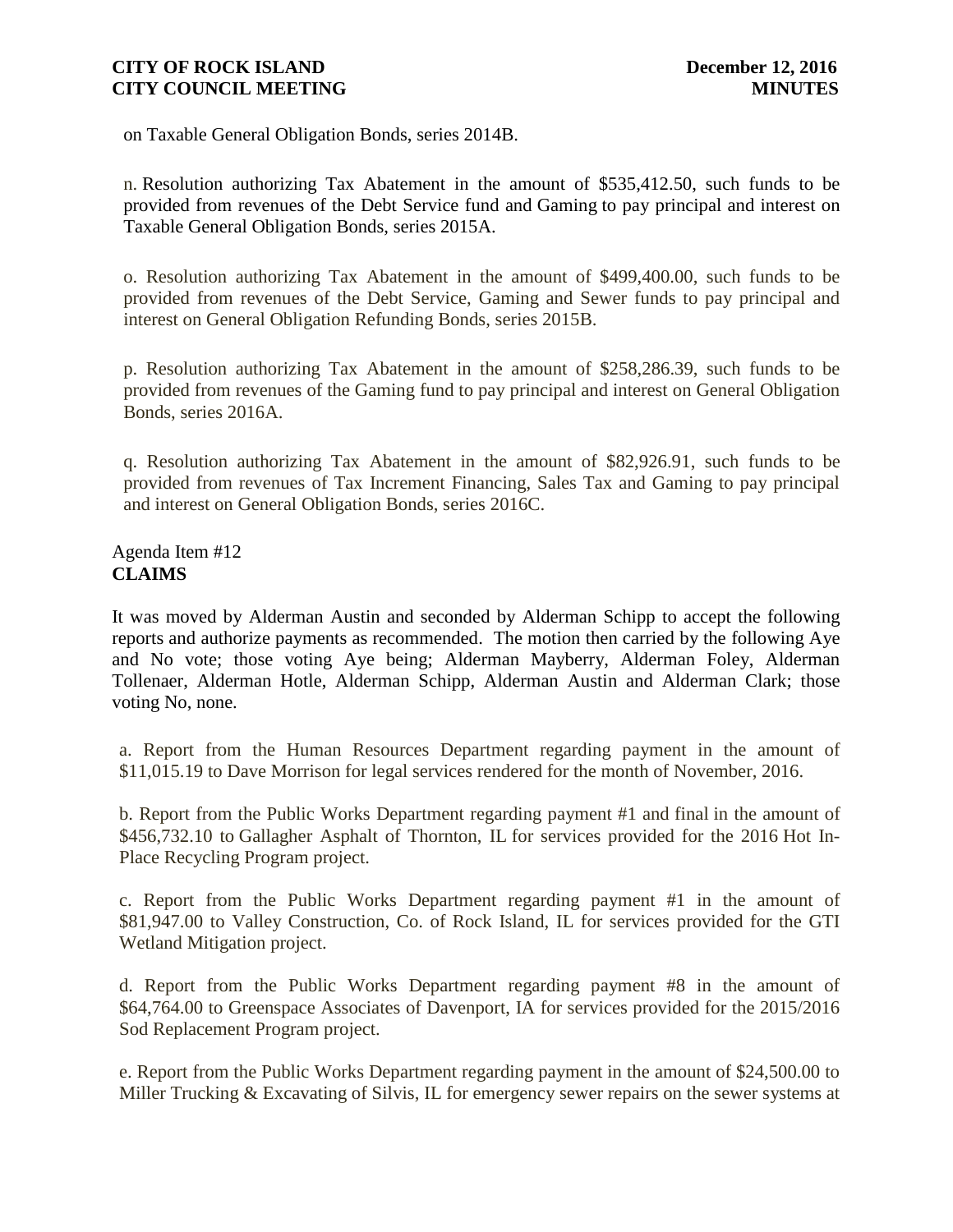the Farmall Viaduct.

#### Agenda Item #13

**Claims for the week of November 18 through November 24 in the amount of \$43,053.46, November 25 through December 1 in the amount of \$680,483.97, and December 2 through December 8 in the amount of \$1,421,664.48, and payroll for the weeks of November 7 through November 20 in the amount of \$1,421,664.48 and November 21 through December 4 in the amount of \$1,404,911.48.**

It was moved by Alderman Clark and seconded by Alderman Mayberry to allow the claims and payroll. The motion then carried by the following Aye and No vote; those voting Aye being; Alderman Mayberry, Alderman Foley, Alderman Tollenaer, Alderman Hotle, Alderman Schipp, Alderman Austin and Alderman Clark; those voting No, none.

### Agenda Item #14 **Report from the Police Department regarding the purchase and installation of additional indoor security cameras from Tri-City Electric Co. in the amount of \$25,608.00.**

It was moved by Alderman Foley and seconded by Alderman Hotle to approve the purchase as recommended. The motion carried by the following Aye and No vote; those voting Aye being; Alderman Mayberry, Alderman Foley, Alderman Tollenaer, Alderman Hotle, Alderman Schipp, Alderman Austin and Alderman Clark; those voting No, none.

#### Agenda Item #15

### **Report from the Public Works Department regarding bids for the 2016 Water Treatment Plant Electrical Transformer Upgrades, recommending the bid be awarded to Summit Electric of Moline, IL in the amount of \$198,000.00.**

It was moved by Alderman Hotle and seconded by Alderman Clark to award the bid as recommended and authorize the City Manager to execute the contract documents. The motion carried by the following Aye and No vote; those voting Aye being; Alderman Mayberry, Alderman Foley, Alderman Tollenaer, Alderman Hotle, Alderman Schipp, Alderman Austin and Alderman Clark; those voting No, none.

#### Agenda Item #16

### **Report from the Community and Economic Development Department regarding bids for the demolition of four residential properties, recommending the bid be awarded to Valley Construction of Rock Island, IL in the amount of \$82,357.00.**

It was moved by Alderman Foley and seconded by Alderman Clark to award the bid as recommended and authorize the City Manager to execute the contract documents. The motion carried by the following Aye and No vote; those voting Aye being; Alderman Mayberry, Alderman Foley, Alderman Tollenaer, Alderman Hotle, Alderman Schipp, Alderman Austin and Alderman Clark; those voting No, none.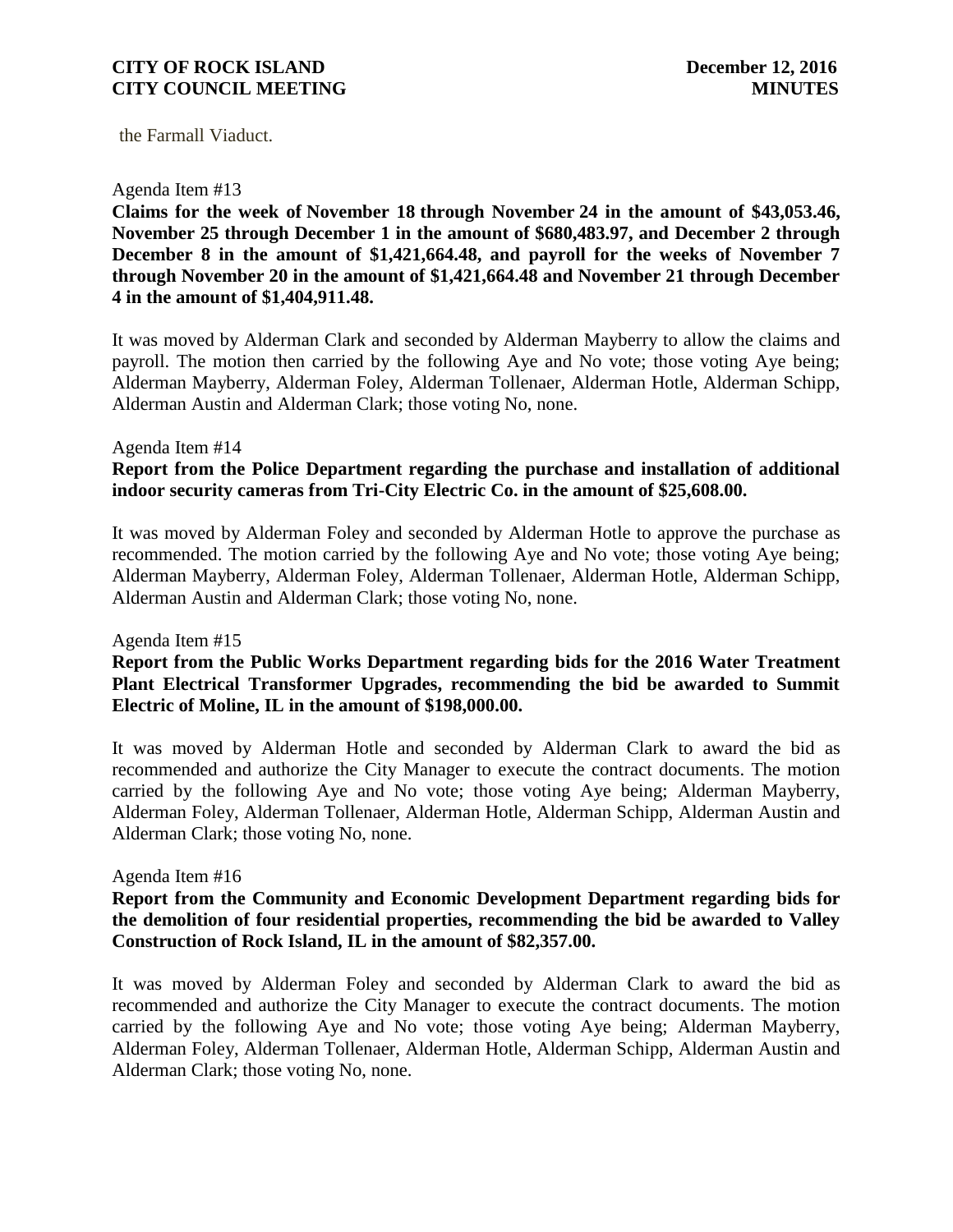#### Agenda Item #17

**Report from the Public Works Department regarding an amended ordinance authorizing the City of Rock Island, IL to borrow funds from the Public Water Supply Loan Program in an amount not to exceed the debt limit (aggregate principal amount) of \$30,000,000.00 for the Water Treatment Plant Filter Building Replacement project.**

It was moved by Alderman Hotle and seconded by Alderman Schipp to consider, suspend the rules and pass the ordinance.

Discussion followed. Alderman Schipp stated the amendment is a result of the name change for the loan program. The ordinance had already been approved. Alderman Hotle commented that the Water Treatment Plant Filter Building needs upgrades due to its age of over 100 years.

After discussion, the motion carried by the following Aye and No vote; those voting Aye being; Alderman Mayberry, Alderman Foley, Alderman Tollenaer, Alderman Hotle, Alderman Schipp, Alderman Austin and Alderman Clark; those voting No, none.

#### Agenda Item #18

**Report from the Public Works Department regarding waste water rate increases, recommending a 3% increase for 2017.**

It was moved by Alderman Hotle and seconded by Alderman Mayberry to approve the increase as recommended and refer to the City Attorney for an ordinance. The motion carried by the following Aye and No vote; those voting Aye being; Alderman Mayberry, Alderman Foley, Alderman Tollenaer, Alderman Hotle, Alderman Schipp, Alderman Austin and Alderman Clark; those voting No, none.

### Agenda Item #19

# **Report from the Finance Department regarding draft revisions to the City's financial policies.**

It was moved by Alderman Austin and seconded by Alderman Hotle to approve the draft revisions as recommended. The motion carried by the following Aye and No vote; those voting Aye being; Alderman Mayberry, Alderman Foley, Alderman Tollenaer, Alderman Hotle, Alderman Schipp, Alderman Austin and Alderman Clark; those voting No, none.

#### Agenda Item #20

### **Report from the Finance Department regarding an adjustment to the CY 2016 Budget, recommending increasing the Federal Drug Prevention Fund in the amount of \$4,200.00.**

It was moved by Alderman Hotle and seconded by Alderman Schipp to approve the budget adjustment as recommended. The motion carried by the following Aye and No vote; those voting Aye being; Alderman Mayberry, Alderman Foley, Alderman Tollenaer, Alderman Hotle, Alderman Schipp, Alderman Austin and Alderman Clark; those voting No, none.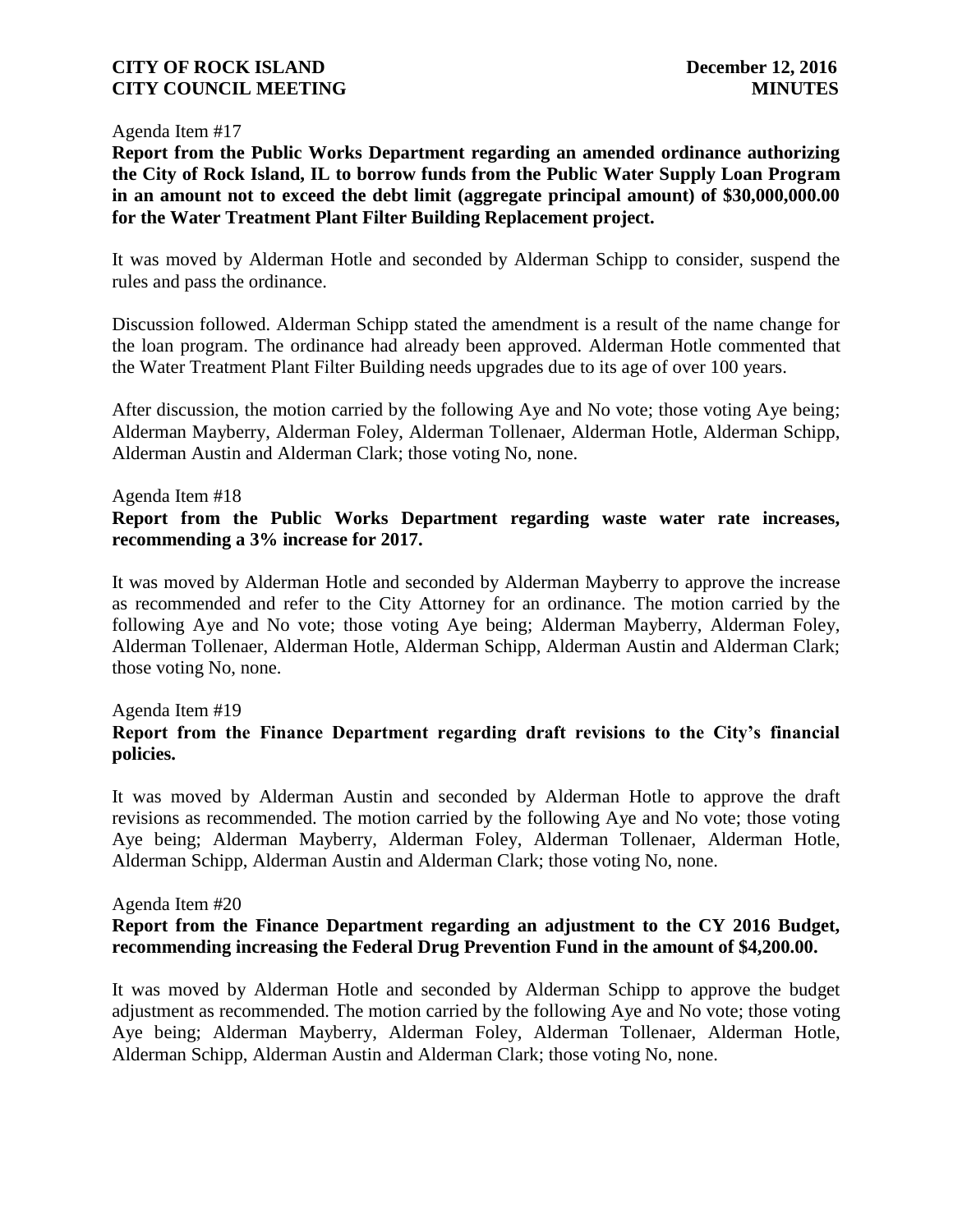### Agenda Item #21 **Report from the Mayor regarding appointments to the Rock Island Parks and Recreation Board.**

It was moved by Alderman Schipp and seconded by Alderman Foley to approve the appointments as recommended.

Alderman Mayberry asked Mayor Pauley to name his appointments. Mayor Pauley said he is appointing Alderman Hotle (after she leaves office) and Alexandra Clark to the Parks and Recreation Board.

The motion carried by the following Aye and No vote; those voting Aye being; Alderman Mayberry, Alderman Foley, Alderman Tollenaer, Alderman Schipp, Alderman Austin and Alderman Clark; those voting No, none; Alderman Hotle abstained.

### Agenda Item #22 **Other Business**

Alderman Austin reported on the two electoral board hearings that were held earlier in the evening. Mr. Spurgetis withdrew his objections to both of his opponents in the 3rd Ward. Alderman Hotle said she was glad that Evie White would be on the ballot since she was the only woman who filed candidacy papers for the election. Alderman Hotle also informed Council that many City employees were honored for their years of service at the recent City holiday luncheon and she gave special note to Public Works employee Tammy Mendoza for her forty years of service to the City.

Ms. Diane Oestreich of Rock Island discussed concerns she has about unlicensed and unregistered cars on her street that have been there for at least a year, contributing to a junkyard appearance on the block. The current Police Department procedure appears to have little effect, so she asked Council to review the situation and develop an ordinance to address the situation. She could only find online that the town of Streator, IL had such an ordinance for this issue. Deputy Chief Foy spoke about the issue and said vehicles must be licensed and registered, but there is only one staff person to handle the entire city. He will check on the vehicles on her street tomorrow. City Attorney Dave Morrison said he would look into and review ordinances that address Ms. Oestreich's issue. Alderman Schipp asked Interim City Manager Randall Tweet to work with Chief VenHuizen regarding this issue.

### Agenda Item #23

# **Executive Session on Personnel, Property Acquisition and Litigation.**

It was moved by Alderman Schipp and seconded by Alderman Hotle at 7:13 p.m. to recess to Executive Session on matters of Personnel, Property Acquisition and Litigation. The motion carried by the following Aye and No vote; those voting Aye being; Alderman Mayberry, Alderman Foley, Alderman Tollenaer, Alderman Hotle, Alderman Schipp, Alderman Austin and Alderman Clark; those voting No, none.